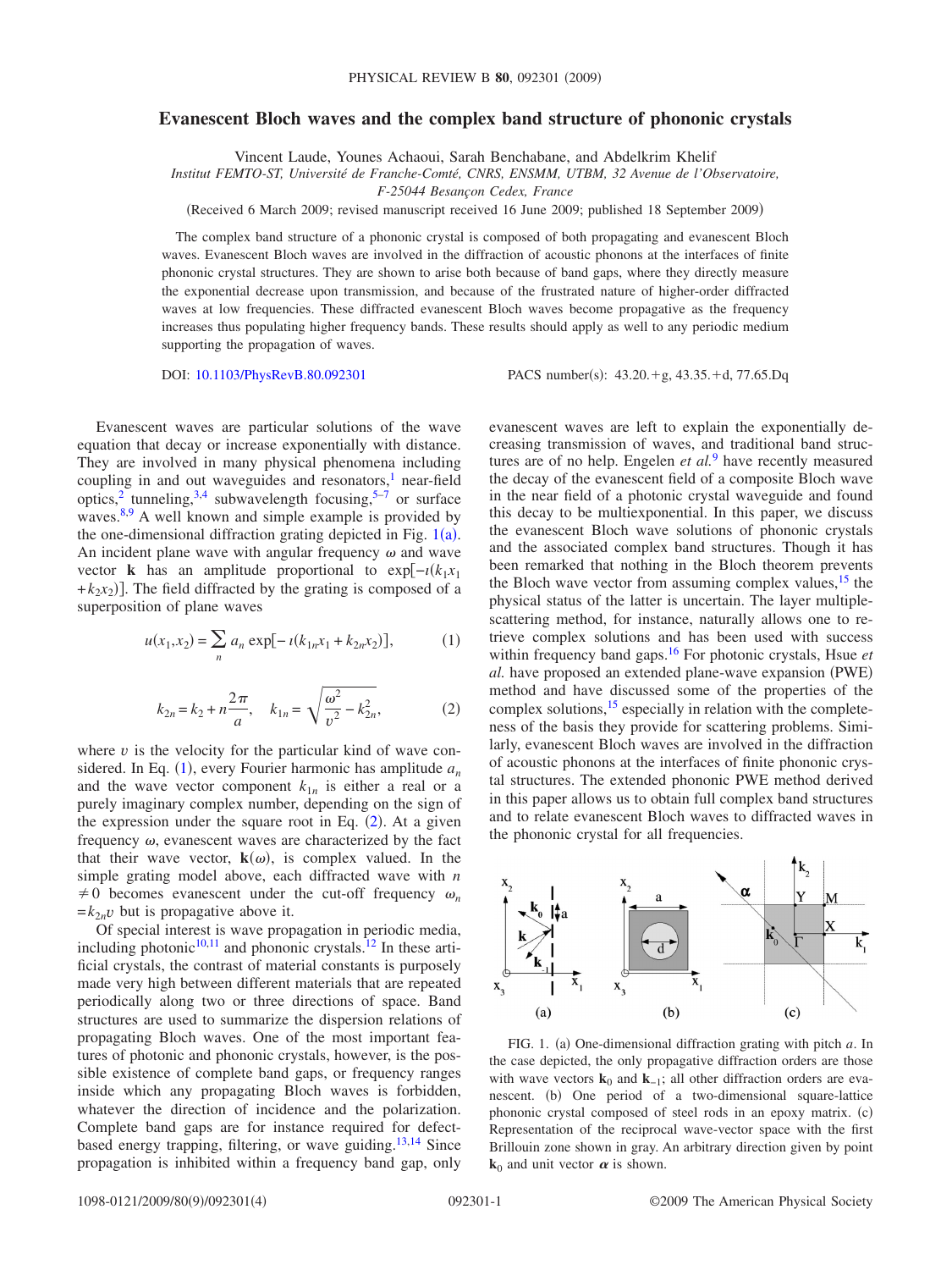The traditional way of obtaining band structures is to consider any Bloch wave vector within the first Brillouin zone and to solve for the frequency of allowed modes as  $\omega(k)$ . To obtain complex band structures, in contrast, one must consider a fixed frequency and solve for the wave vector as  $k(\omega)$ . We have specifically chosen to extend the PWE method so that it includes complex wave vectors in the direction of propagation. Notations for the PWE method are based on Ref. [17.](#page-3-15) We are looking for waves that propagate in the phononic crystal in a given arbitrary direction. From the Bloch-Floquet theorem, all fields are expressed as products of a periodic function times an exponential term exp−*ı***k**.**r**-, where **k** is the Bloch wave vector. For instance for the three displacements  $(i=1,2,3)$ 

$$
u_i(\mathbf{r}) = \sum_n u_{in} \exp(-i\mathbf{G}^n \mathbf{r}) \exp(-i\mathbf{k} \cdot \mathbf{r}), \qquad (3)
$$

<span id="page-1-0"></span>where the  $G<sup>n</sup>$  are the reciprocal-lattice vectors. Note that this is a generalization of Eq.  $(1)$  $(1)$  $(1)$  to multiple periodicities. The PWE method is based on a literal application of the above formula with the summation limited to a finite number of harmonics. It can be understood as a Galerkin method with exponential functions used as the approximating functions. The basic linear PWE relations are obtained by inserting Eq.  $(3)$  $(3)$  $(3)$  in the equations of motion and read<sup>17[,18](#page-3-16)</sup>

$$
(\iota T_i) = A_{ij} \Gamma_j U,\tag{4}
$$

$$
\omega^2 R U = \Gamma_i(\iota T_i),\tag{5}
$$

<span id="page-1-2"></span><span id="page-1-1"></span>where summation over repeated indices is implicit  $(i, j)$  $=1,2,3$ ). The vectors *U* and  $T_i$  gather the Fourier amplitudes of the generalized displacements and stresses, respectively. The square matrices  $A_{ij}$  and  $R$  involve only material constants. The Bloch wave vector explicitly enters the diagonal matrices  $\Gamma_i$  defined by

$$
(\Gamma_i)_{mn} = (k_i + G_i^m) \delta_{mn}.
$$
 (6)

<span id="page-1-4"></span>We write  $\mathbf{k} = \mathbf{k}_0 + k\alpha$ , where  $\mathbf{k}_0$  is a constant and  $\alpha$  is a unit vector. Some simple algebra leads from Eqs.  $(4)$  $(4)$  $(4)$  and  $(5)$  $(5)$  $(5)$  to a generalized eigenvalue problem for *k*

$$
\begin{pmatrix} -C_2 & I_d \\ \omega^2 R - B & 0 \end{pmatrix} \begin{pmatrix} U \\ iT' \end{pmatrix} = k \begin{pmatrix} D & 0 \\ C_1 & I_d \end{pmatrix} \begin{pmatrix} U \\ iT' \end{pmatrix}
$$
(7)

with the stresses in the propagation direction  $T' = \alpha_i T_i$ , *B*  $= G_i A_{ij} G_j$ ,  $C_1 = G_i A_{ij} \alpha_j$ ,  $C_2 = \alpha_i A_{ij} G_j$ ,  $D = \alpha_i A_{ij} \alpha_j$ , and  $(G_i)_{mn}$  $=(k_{0i} + G_i^m) \delta_{mn}$ . The previous equation yields a direct solution to the  $k(\omega)$  problem, with the eigenvalue *k* possibly complex.

At this point, we can discuss briefly some properties of complex Bloch waves. In contrast to the traditional  $\omega(k)$ problem which assumes that *k* is real,  $\frac{12}{k}k(\omega)$  is not restricted from the start to the first Brillouin zone. Moreover, periodicity has not been especially enforced in the equations; it is only operating through the Bloch-Floquet decomposition of Eq. ([3](#page-1-0)). We observe that only the real part of the wave vector is restricted to the first Brillouin zone while the imaginary part is unbounded. Complex Bloch waves then come as families identified by the value of their imaginary part; an arbitrary index shift in the Fourier series leads to the same

<span id="page-1-3"></span>TABLE I. Independent material constants for steel and epoxy.

| Material | $c_{11}$<br>(GPa) | $\frac{c_{44}}{(GPa)}$ | $\mu$<br>$\left(\frac{\text{kg}}{\text{m}^3}\right)$ |
|----------|-------------------|------------------------|------------------------------------------------------|
| Steel    | 287               | 82                     | 7630                                                 |
| Epoxy    | 6.875             | 1.331                  | 1100                                                 |

solution with the real part of the wave vector shifted by an elementary lattice wave vector.

As an illustration of the properties of complex Bloch waves, we consider in this paper a two-dimensional squarelattice phononic crystal made of steel rods in epoxy, as depicted in Fig.  $1(b)$  $1(b)$ . Despite its simplicity, this structure displays basic properties common to all phononic crystals and the analysis in this paper applies equally to materials with arbitrary anisotropy and to three-dimensional phononic crystals. The rod diameter, *d*, equals 0.6 *a*, where *a* is the pitch of the hole array. Independent material constants used for isotropic steel and epoxy are given in Table [I.](#page-1-3) Since the rod axis is aligned with the  $x_3$  axis, there is a complete decoupling of waves polarized in plane (with displacements  $u_1$  and  $u_2$  only) from pure shear waves (with displacement  $u_3$  only). This property is exploited in the representation of complex band structures shown in Fig. [2](#page-2-0) for propagation in the *X* direction. These complex band structures are divided in two adjacent panels. The right panel shows the real part of the wave vector  $k(\omega)$  while the left panel shows its imaginary part. Real parts are restricted to the first Brillouin zone but the imaginary parts are arbitrarily displayed up to  $\frac{k}{a}(2\pi) = 3$  only (larger values exist).

All computations have been performed with a total of  $11 \times 11$  harmonics and the size of the matrices appearing in Eq. ([6](#page-1-4)) is thus  $726 \times 726$ , owing to the six degrees of freedom (three displacements and three stresses). Complex bands have been obtained by solving the eigenvalue equation for a discrete number of frequencies and then sorted by continuity of *k* and polarization to obtain the displayed continuous lines. In addition, the  $\omega(k)$  problem with real *k*, for instance described in Refs. [17](#page-3-15) and [19,](#page-3-17) has been solved for comparison. The traditional  $\omega(k)$  and the new  $k(\omega)$  calculation give exactly the same result for real  $k$  (for the same number of Fourier harmonics).

The most striking feature of complex bands is that there are many bands that are simply not revealed by the traditional  $\omega(k)$  method. Significantly, the occurrence of a band gap is not indicated by an absence of bands but by the evanescent character of Bloch waves. A complete band gap is traditionally defined by the condition that no propagating  $(\text{real } k)$  solutions exist. Alternatively, we propose a definition whereby all Bloch waves must be evanescent within a complete band gap. In practice, this is a more direct and a computationally more efficient definition since it can be checked at an arbitrary frequency without plotting the full band structure.

We further observe that there is always a connection between the maximum of a real band and the minimum of another real band that is provided by a pair of complex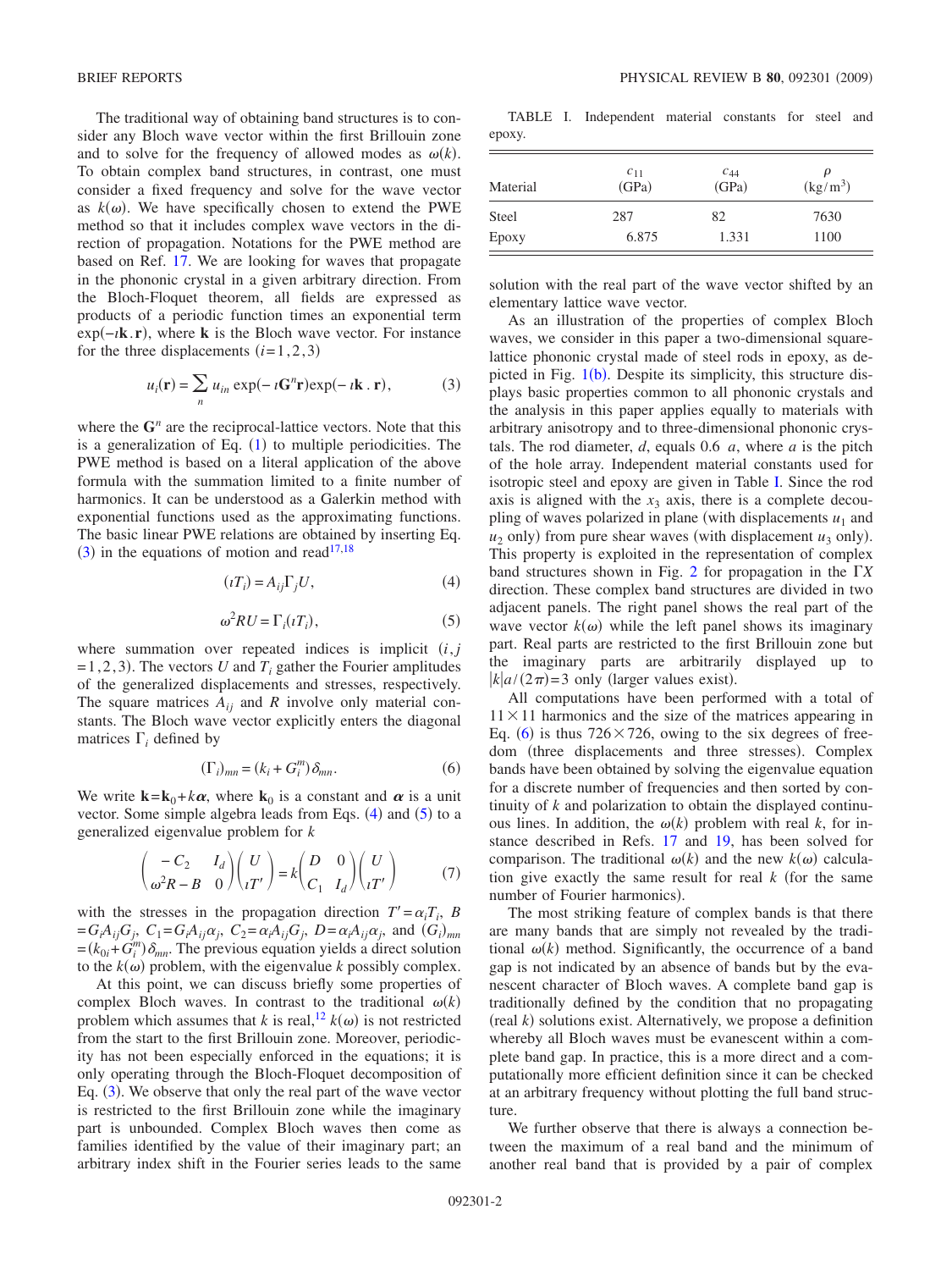<span id="page-2-0"></span>

FIG. 2. (Color online) Complex band structure for a squarelattice two-dimensional phononic crystal of steel rods in epoxy in the  $\Gamma X$  direction. Band structures are (a) for pure shear Bloch waves (polarized along  $x_3$ ) and (b) for in-plane polarized Bloch waves (polarized in the  $(x_1, x_2)$  plane).  $k(\omega)$  solutions are plotted as solid lines while purely real branches obtained by the traditional  $\omega(k)$ method are represented by dots for comparison. The color scale for waves polarized in plane represents the power balance between  $u_1$ and  $u_2$  in the eigenmode (from dark for pure longitudinal to light for pure in-plane shear).

bands. This obviously happens at the symmetry points,  $\Gamma$  or *X*, where folding of bands is expected due to periodicity, but also inside the first Brillouin zone. Through this mechanism, the overall number of bands at any frequency is globally preserved. For instance, let us consider the evolution of the polarization of evanescent Bloch waves inside a band gap. Figure [3](#page-2-1) displays the displacements for the points labeled A, B, and C in the complex band structure of Fig.  $2(a)$  $2(a)$  for the out-of-plane polarization. The three points belong to the same complex band. The modal shapes for points A (bandgap entrance) and C (band-gap exit) are concentrated inside the steel rods and inside the epoxy matrix, respectively. Inside the band gap, at point B, the situation is midway between these two extremes. Following the modal shape as the frequency varies from the entrance to the exit of the band gap, it can be observed that the energy distribution in the unit

<span id="page-2-1"></span>

FIG. 3. (Color online) Evolution of the polarization across the lowest band gap for pure shear waves. The corresponding complex band structure is depicted in Fig.  $2(a)$  $2(a)$ . The modulus of the displacement  $u_3$  is displayed. Points A, B, and C are for the entrance, the center, and the exit of the band gap, respectively.

cell varies continuously. We conclude that the modal shapes for evanescent Bloch waves inside a band gap are not significantly different from those for propagating Bloch waves. The modal distribution at point B further shows a moderate decay on propagation inside the phononic crystal, in accordance with the moderate value of the imaginary part of the Bloch wave vector at this point  $[Im(k) \approx -0.3 \times 2\pi/a]$ .

It can be noted that even at very low frequencies (homogenization limit), there exist evanescent waves in addition to the expected longitudinal and shear bands. $20$  Following the evolution of such bands with increasing frequency, it can be noticed that above some cut-off frequency these initially evanescent waves become propagative. The physical origin of such evanescent Bloch waves can be understood in analogy with frustrated diffracted waves in diffraction gratings, as described by the simple model of Eqs.  $(1)$  $(1)$  $(1)$  and  $(2)$  $(2)$  $(2)$ . Suppose propagation along axis  $x_1$  $x_1$  in Fig. 1(b), i.e., normal incidence. The wave vector  $k_2$  can be any reciprocal-lattice component  $G_2^n = 2\pi n/a$ , with *n* as the diffraction order. In the subdiffraction regime, i.e., for low frequencies, only the  $n=0$  order is propagative, since otherwise  $k_2/\omega$  is very large and  $k_1$  is constrained by the dispersion relation for the particular band to be complex. Now, for any value of  $n$ ,  $k_2$ , and the real part of the obtained  $k_1$  can be folded to the first Brillouin zone while the imaginary part of  $k_1$  remains unchanged. Folding of the real parts is simply accompanied by a shift in the index of  $u_{in}$  in Eq. ([3](#page-1-0)). This argument can be extended to any direction of propagation and leads us to infer that in a twodimensional phononic crystal any complex band can be associated with some diffraction order identified by a pair of indices  $(n_1, n_2)$ . In a three-dimensional phononic crystal, three indices would be necessary.

The above property is illustrated by the modal shapes depicted in Fig. [4.](#page-3-19) At the same frequency as point B, there are four evanescent Bloch bands in the complex band structure for out-of-plane waves shown in Fig.  $2(a)$  $2(a)$ , labeled D, E, F, and G. The modal distributions at points D and E reveal that